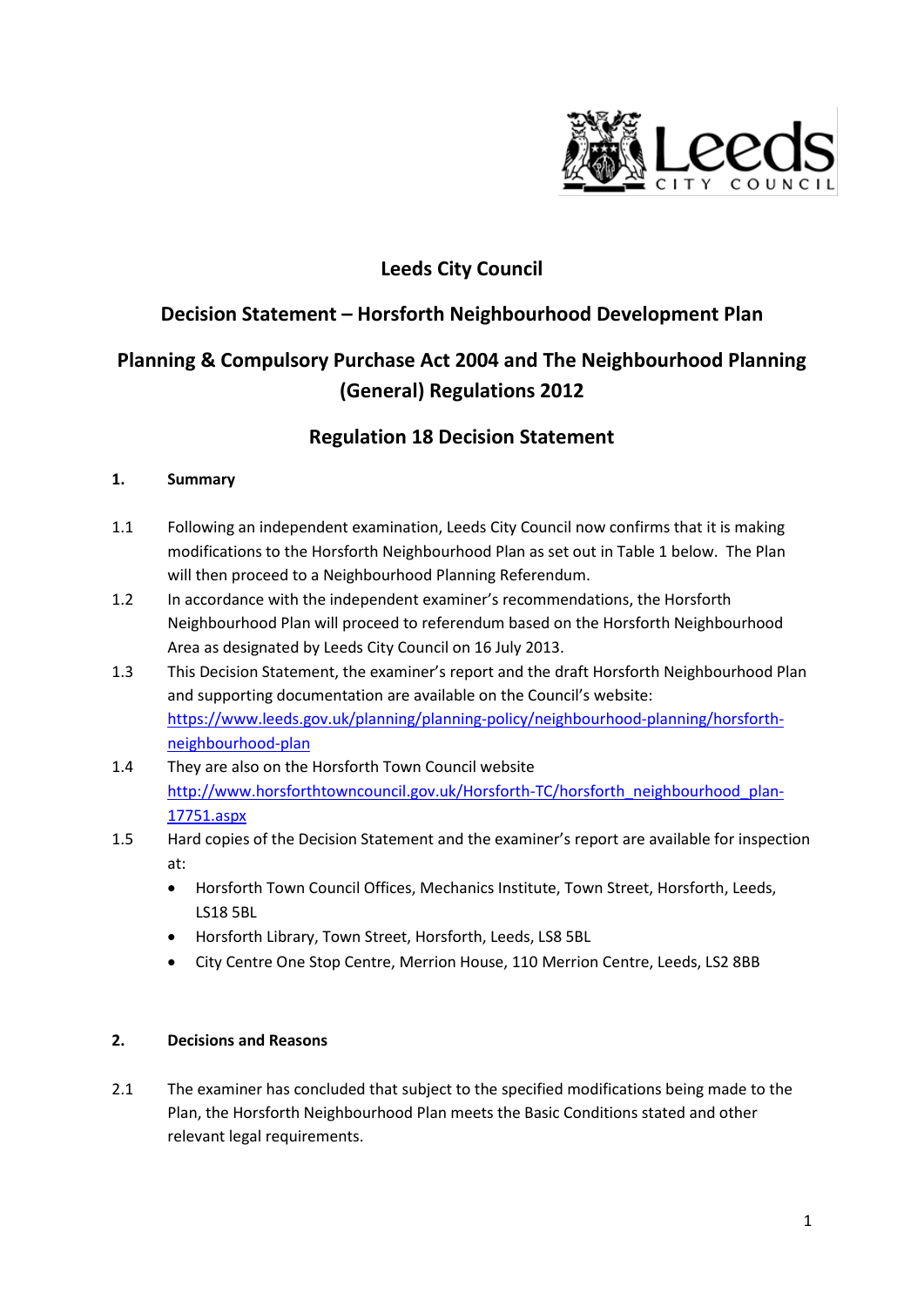- 2.2 The Council accepts all of the modifications and the reasons put forward by the examiner for them. The examiner's reasons and Recommendations are set out in Table 1, followed by the Council's decisions.
- 2.3 The Council is satisfied that subject to the modifications specified in Table 1 below the Plan meets the relevant Basic Conditions mentioned in paragraph 8(2) of Schedule 4B of the Town and Country Planning Act 1990, is compatible with the Convention Rights and complies with the provision made by or under s38A and s.38B of the Planning & Compulsory Purchase Act 2004.
- 2.4 To meet the requirements of the Localism Act 2011, a referendum which poses the question "Do you want Leeds City Council to use the Neighbourhood Plan for Horsforth to help it decide planning applications in the neighbourhood area?" will be held in the Horsforth Neighbourhood Area. It is anticipated that the referendum will take place in spring 2020.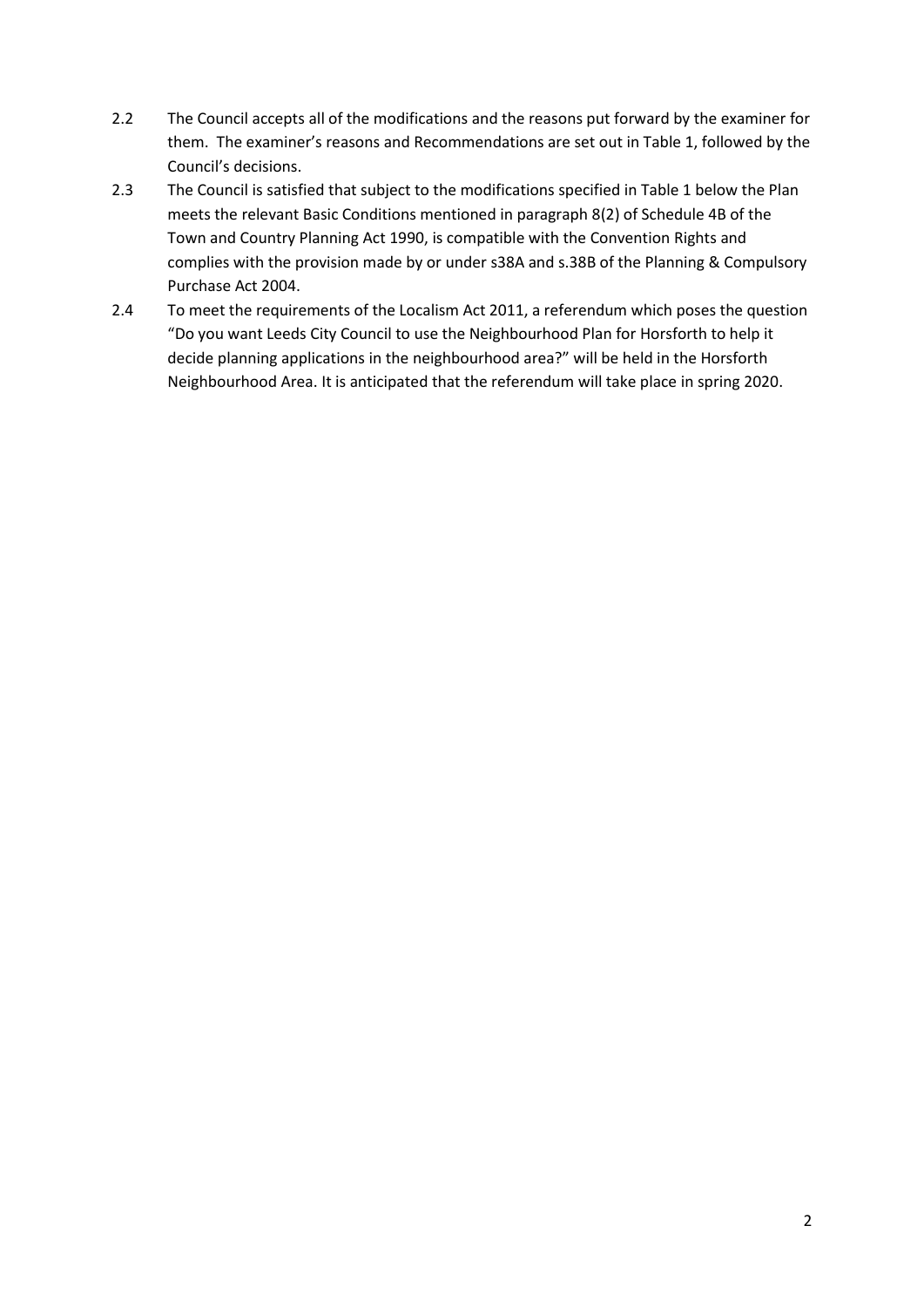#### **TABLE 1 Schedule of Modifications Recommended in the Examiner's Report**

 $\overline{\phantom{a}}$ 

| Modific-<br>ation<br>Number <sup>1</sup> | Page/Part of<br>the Plan                                                                            | <b>Examiner's recommended changes</b>                                                                                                 | <b>Examiner's reason</b>                                                                                                                                                                                                                                                                                 | <b>Leeds City</b><br><b>Council's decision</b>                                                      |
|------------------------------------------|-----------------------------------------------------------------------------------------------------|---------------------------------------------------------------------------------------------------------------------------------------|----------------------------------------------------------------------------------------------------------------------------------------------------------------------------------------------------------------------------------------------------------------------------------------------------------|-----------------------------------------------------------------------------------------------------|
|                                          |                                                                                                     | <b>Introductory Sections and Supporting Documents</b>                                                                                 |                                                                                                                                                                                                                                                                                                          |                                                                                                     |
| OM1                                      | Statement of<br>Community<br>Consultation,<br>page 2                                                | Correct the date of designation of the<br>neighbourhood area to July 2013 in the<br><b>Statement of Community Consultation</b>        | The Statement of Community Consultation erroneously<br>states that the neighbourhood area was designated in<br>February 2013 - this was the date of application.                                                                                                                                         | Agree to modify<br>the text as<br>indicated to<br>comply with the<br>examiner's<br>recommendations. |
| OM <sub>2</sub>                          | Map 1                                                                                               | Provide a link to the Policy Proposals<br>Map in relation to Map 1                                                                    | A map of the neighbourhood area is included in the<br>Plan. This is not of sufficient quality that the location of<br>the boundary can be determined. The Policy Proposals<br>Map provides an appropriately detailed mapping base<br>for the neighbourhood area.                                         | Agree to add link<br>as indicated to<br>comply with the<br>examiner's<br>recommendations.           |
| OM <sub>3</sub>                          | Statement of<br>Community<br>Consultation,<br>page 1 and<br>Sustainability<br>Assessment,<br>page 1 | Correct the plan period in the<br><b>Statement of Community Consultation</b><br>and the Sustainability Assessment to<br>$2019 - 2028$ | The Statement of Community Consultation and the<br>Sustainability Assessment both erroneously refer to a<br>period of 2019 - 2018.                                                                                                                                                                       | Agree to modify<br>the text as<br>indicated to<br>comply with the<br>examiner's<br>recommendations. |
| M <sub>1</sub>                           | Maps<br>(throughout<br>the plan)                                                                    | Use high definition map images at an<br>appropriate scale throughout the Plan<br>and provide a link to the Policy<br>Proposals Map    | The Plan includes a number of maps and these are of<br>varying quality. A high quality Policy Proposals Map is<br>provided, including online, and this should be<br>referenced alongside other relevant maps. Specific<br>issues of clarity are addressed in the comments below<br>on specific policies. | Agree to modify<br>the maps as<br>indicated to<br>comply with the<br>examiner's<br>recommendations. |

 $<sup>1</sup>$  Please note that the examiner has included Optional Modifications in his report, which are marked in the report and in this decision statement as "OM".</sup>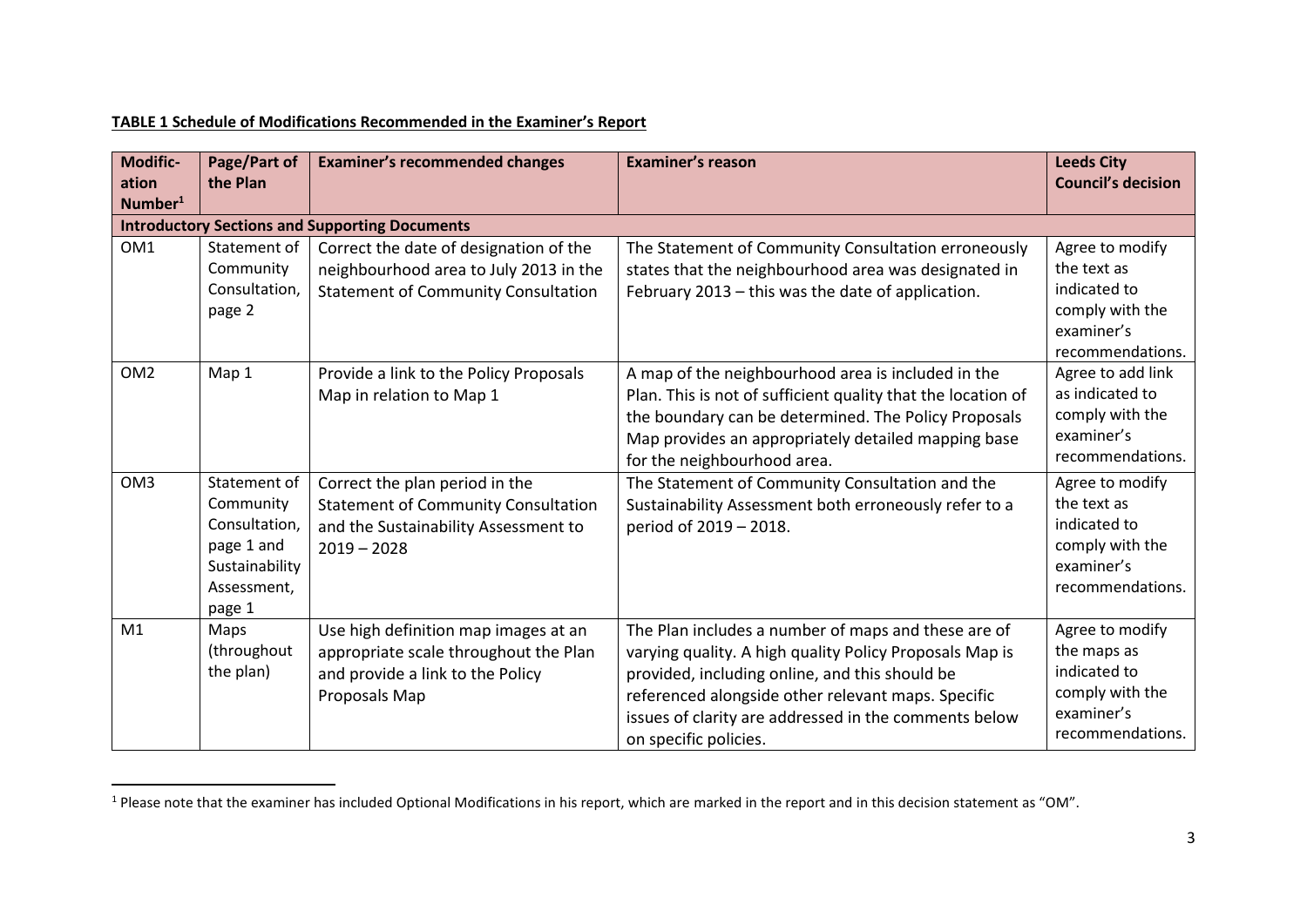| OM4 and<br>OM <sub>5</sub> | Section 4.3,<br>pages 27 - 31<br>Contents<br>section, page<br>2 | Amend the hierarchy of headings in<br>Section 4.3 addressing individual sites<br>Amend the second subsection of<br>Section 4.6 in the Contents to read<br>"Improved Cycling, Walking and<br>Equestrian Provision" | The Plan is well structured and presented with a<br>comprehensive Contents and an appropriate hierarchy<br>of headings except in Section 4.3 where the individual<br>sites (commencing with "Brownberrie Lane") should be<br>subservient to the section heading "Housing Sites -<br>Development Requirements and Aspirations".<br>The second subsection in Section 4.6 should also be<br>corrected in the Contents to reference equestrian<br>provision. | Agree to modify<br>the text as<br>indicated to<br>comply with the<br>examiner's<br>recommendations. |
|----------------------------|-----------------------------------------------------------------|-------------------------------------------------------------------------------------------------------------------------------------------------------------------------------------------------------------------|----------------------------------------------------------------------------------------------------------------------------------------------------------------------------------------------------------------------------------------------------------------------------------------------------------------------------------------------------------------------------------------------------------------------------------------------------------|-----------------------------------------------------------------------------------------------------|
| OM <sub>6</sub>            | Policy<br>criteria,<br>throughout<br>the plan                   | Be consistent in the presentation of<br>policy considerations                                                                                                                                                     | The presentation of separate considerations within a<br>number of policies is inconsistent and makes various use<br>of letters (c)), dashes (-) and bullets ().                                                                                                                                                                                                                                                                                          | Agree to modify<br>the text as<br>indicated to<br>comply with the<br>examiner's<br>recommendations. |
|                            | <b>4.1 Green Environment</b>                                    |                                                                                                                                                                                                                   |                                                                                                                                                                                                                                                                                                                                                                                                                                                          |                                                                                                     |
|                            |                                                                 |                                                                                                                                                                                                                   | POLICY GE1: WOODHALL/CALVERLEY/CRAGG WOOD/HUNGER HILLS SPECIAL LANDSCAPE AREA (WITHIN HORSFORTH)                                                                                                                                                                                                                                                                                                                                                         |                                                                                                     |
| M <sub>2</sub>             | Policy GE1,<br>page 12                                          | Amend Policy GE1 to replace "will be<br>acceptable, provided it would" with<br>"should"                                                                                                                           | Policy GE1 is restrictively worded in defining what will<br>make development "acceptable". National planning<br>policy requires neighbourhood plans to be positive in<br>approach and for planning policies to avoid being<br>inflexible.                                                                                                                                                                                                                | Agree to modify<br>the text as<br>indicated to<br>comply with the<br>examiner's<br>recommendations  |
| M <sub>3</sub>             | Map 2, page<br>12                                               | Provide a link to a high definition map<br>depicting the boundary of the Special                                                                                                                                  | The Policy is supported by Map 2 which defines the<br>boundaries of the Special Landscape Area. This is at too                                                                                                                                                                                                                                                                                                                                           | Agree to add link                                                                                   |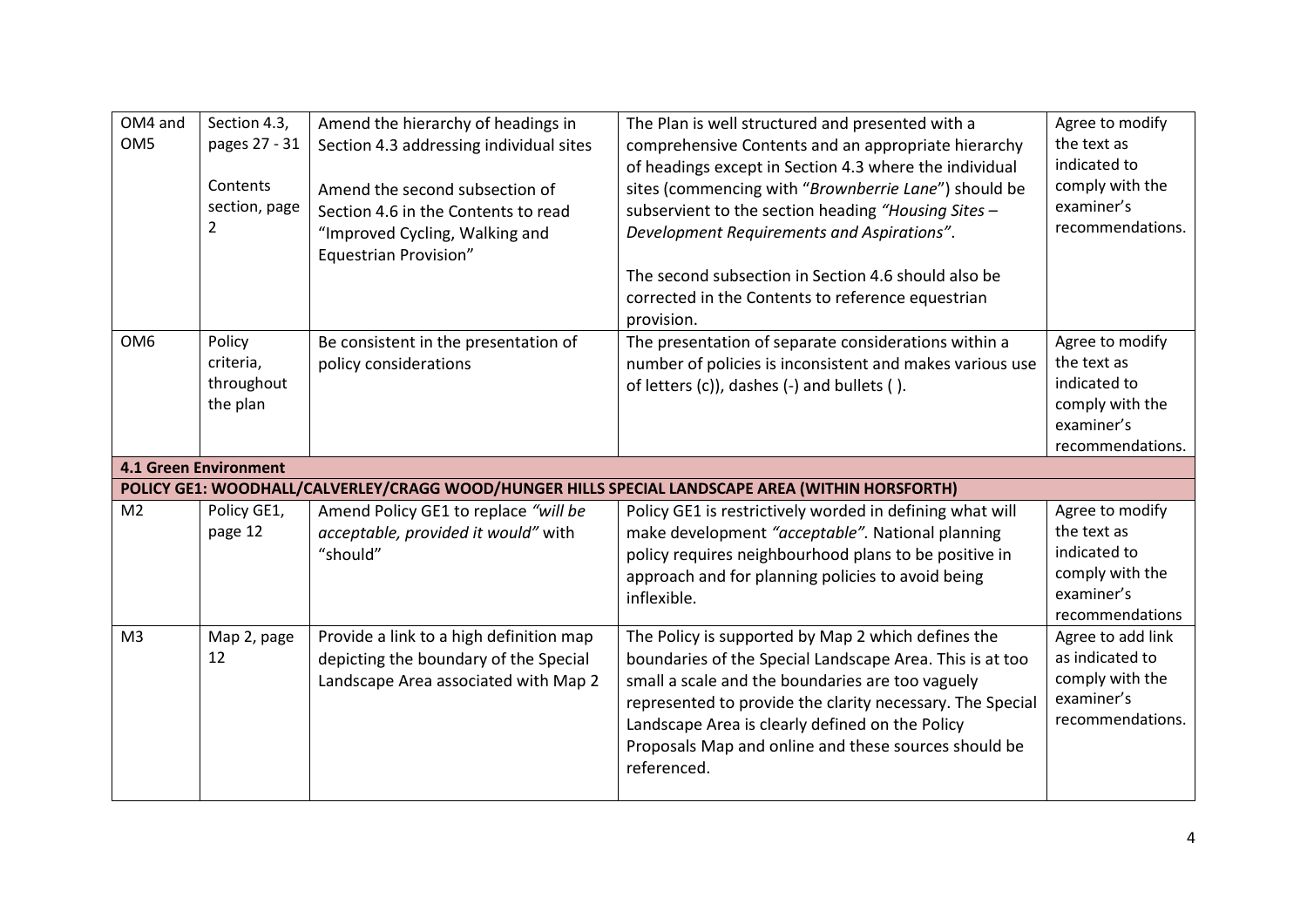| POLICY GE3: PROTECTION OF LOCAL GREEN SPACE |                                  |                                                                |                                                             |                    |  |
|---------------------------------------------|----------------------------------|----------------------------------------------------------------|-------------------------------------------------------------|--------------------|--|
| M4, M5                                      | Policy GE3,                      | insert "Inappropriate" before                                  | The policy approach for Local Green Space should align      | Agree to modify    |  |
| and OM7                                     | page 15                          | "development" in the second sentence                           | with that of Green Belt. This applies the "very special     | the text and maps  |  |
|                                             |                                  |                                                                | circumstances" test to "inappropriate" development and      | as indicated to    |  |
|                                             | Policy                           | delete "Land at West End/The Avenue                            | not to all development.                                     | comply with the    |  |
|                                             | Proposals                        | (19)''                                                         |                                                             | examiner's         |  |
|                                             | Map                              |                                                                | The evidence supporting designation of land at West         | recommendations    |  |
|                                             |                                  | Make consequential changes including                           | End/The Avenue as Local Green Space (reference 19) is       |                    |  |
|                                             | Appendix 2                       | to the Policy Proposals Map and                                | heavily caveated. It "may be" accessible, "may be" used,    |                    |  |
|                                             |                                  | Appendix 2 to exclude those areas of                           | is "very likely" to be wildlife rich, is "probably"         |                    |  |
|                                             |                                  | Local Green Space not designated                               | associated with wildlife significance, "may also" have      |                    |  |
|                                             |                                  |                                                                | recreational significance, is "likely" to be demonstrably   |                    |  |
|                                             |                                  | Renumber the Local Green Spaces so                             | special and is of benefit only to a "limited" community.    |                    |  |
|                                             |                                  | they are sequential                                            | The site is entirely bounded by private dwellings and has   |                    |  |
|                                             |                                  |                                                                | no physical and limited visual access from public land.     |                    |  |
|                                             |                                  |                                                                | Although there is no requirement for Local Green Space      |                    |  |
|                                             |                                  |                                                                | to be publicly accessible, there is a need for its benefits |                    |  |
|                                             |                                  |                                                                | to be evidenced and demonstrable.                           |                    |  |
|                                             |                                  | POLICY GE4: GREEN SPACE ENHANCEMENT                            |                                                             |                    |  |
| OM8                                         | Policy GE4,                      | Delete ", and which complies with other                        | The reference to development which complies with            | Agree to modify    |  |
|                                             | page                             | policies in this Neighbourhood Plan or                         | other plan policies is superfluous as all planning          | text as indicated  |  |
|                                             |                                  | the Local Plan"                                                | applications are considered in the light of all             | to comply with the |  |
|                                             |                                  |                                                                | development plan policies.                                  | examiner's         |  |
|                                             |                                  |                                                                |                                                             | recommendations    |  |
|                                             | <b>4.2 The Built Environment</b> |                                                                |                                                             |                    |  |
|                                             |                                  | POLICY BE1: HORSFORTH CHARACTER AREAS - DEVELOPMENT AND DESIGN |                                                             |                    |  |
| M6, OM9                                     | Policy BE1,                      | Delete "where permission is required"                          | For Area 4 the reference to circumstances "where            | Agree to modify    |  |
| and M7                                      | pages 18 - 20                    | in Area 4c)                                                    | permission is required" is superfluous as planning          | text and maps as   |  |
|                                             |                                  |                                                                | policies only apply when a planning application is          | indicated to       |  |
|                                             |                                  | Delete the bracketed text at the end of                        | required. For Area 6 examples, such as "keyhole-shaped      | comply with the    |  |
|                                             |                                  |                                                                | recessed porches", need to be evidenced in the              | examiner's         |  |
|                                             |                                  | Area 6                                                         | supporting text. For Areas 7, 9 and 10 the cross-           | recommendations    |  |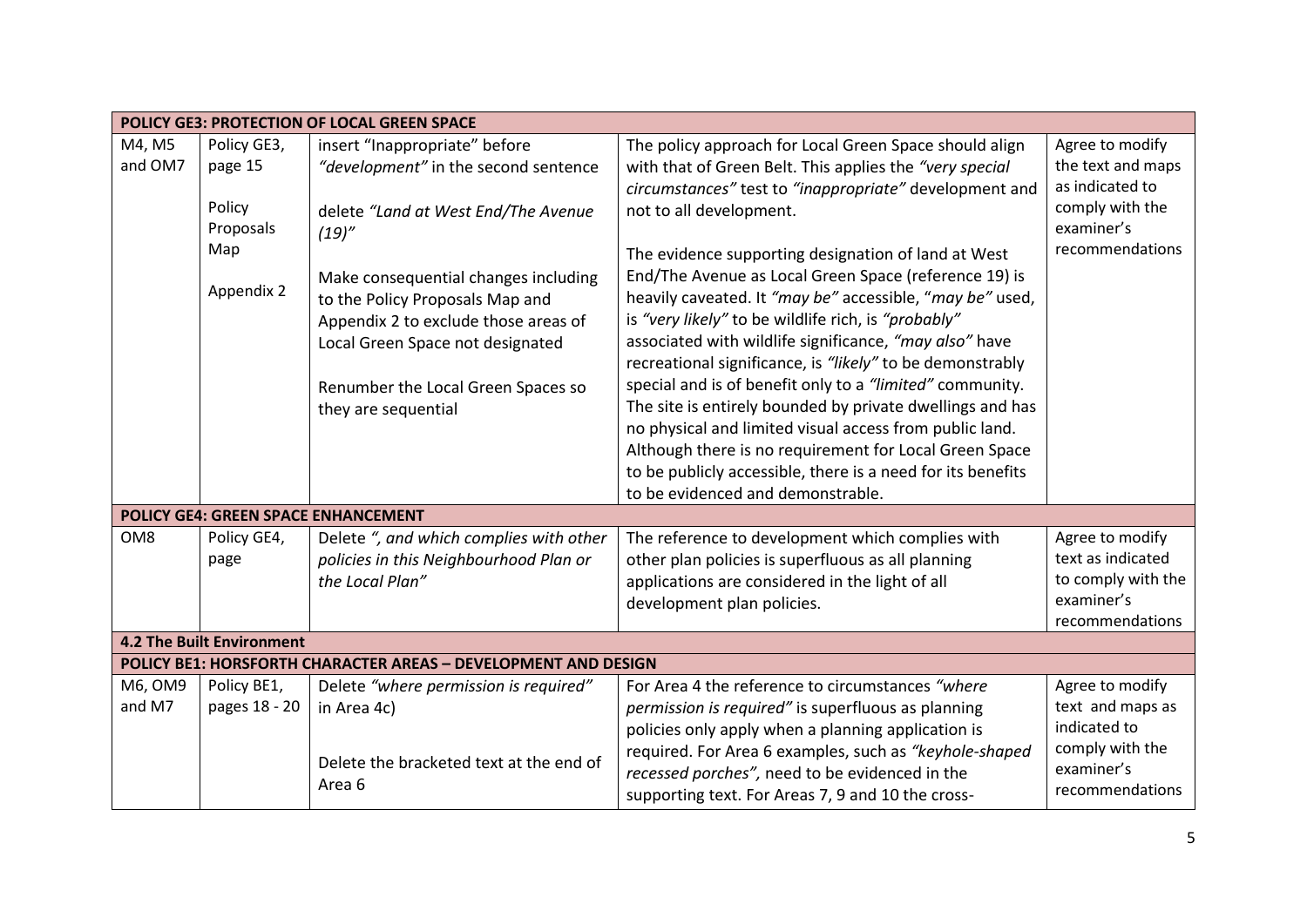|                        |                                                      | Delete the first bullet of Area 7 and<br>Area 10 and the first two bullets of Area<br>9<br>Correct the name of Character Area 9<br>"Green Belt" in Map 4<br>Provide a link to a high definition map<br>depicting the boundary of the<br>Character Areas associated with Map 4                                                                                  | referencing of other Plan policies is superfluous as<br>planning applications must be considered against all<br>development plan policies. The reference to "Policy<br>BE2" in Area 7 should in any case be to Policy BE3.<br>The Policy is supported by Map 4 which defines the<br>boundaries of the Character Areas. This is at too small a<br>scale and the boundaries are too vaguely represented to<br>provide the necessary clarity. The Character Areas are<br>clearly defined on the Policy Proposals Map and online<br>and these sources should be referenced. There is an<br>error in the name of Character Area 9 in Map 4.      |                                                                                                        |
|------------------------|------------------------------------------------------|----------------------------------------------------------------------------------------------------------------------------------------------------------------------------------------------------------------------------------------------------------------------------------------------------------------------------------------------------------------|---------------------------------------------------------------------------------------------------------------------------------------------------------------------------------------------------------------------------------------------------------------------------------------------------------------------------------------------------------------------------------------------------------------------------------------------------------------------------------------------------------------------------------------------------------------------------------------------------------------------------------------------|--------------------------------------------------------------------------------------------------------|
|                        | <b>POLICY BE2: SHOP LIGHTING</b>                     |                                                                                                                                                                                                                                                                                                                                                                |                                                                                                                                                                                                                                                                                                                                                                                                                                                                                                                                                                                                                                             |                                                                                                        |
| <b>OM10</b>            | Policy BE2,<br>page 21                               | Amend Policy BE2 to add "; and" at end<br>of the third bullet]                                                                                                                                                                                                                                                                                                 | The Policy does not make it clear whether all of the<br>criteria apply to each application.                                                                                                                                                                                                                                                                                                                                                                                                                                                                                                                                                 | Agree to modify<br>text as indicated<br>to comply with the<br>examiner's<br>recommendations            |
|                        |                                                      | POLICY BE3: UPPER WEST END LANE/SOUTHWAY ESTATE DESIGN AND DEVELOPMENT CONSIDERATIONS                                                                                                                                                                                                                                                                          |                                                                                                                                                                                                                                                                                                                                                                                                                                                                                                                                                                                                                                             |                                                                                                        |
| M8, M9,<br>M10,<br>M11 | Policy BE3,<br>page 23<br>Policy<br>Proposals<br>Map | Delete Policy BE3 and make<br>consequential amendments to the<br>numbering of the Plan<br>Insert the wording of Policy BE3 into<br>the considerations for Area 7 in Policy<br>BE1 after "in the area" and replace the<br>"-" for each consideration with letters<br>"a) to $i$ )"<br>Amend the Policy Proposals Map to<br>align the boundary of the Upper West | The area defined in Policy BE3 is almost all in Character<br>Area 7 and there is no substantive evidence provided for<br>the small variations south of Lee Lane West or for the<br>inclusion of Lee Lane Farm. My own assessment on<br>visiting the area is that the Horsforth Design Statement<br>provides a stronger evidence base for defining the<br>character area boundaries and I did not find reason to<br>justify the addition of an overlapping character area. I<br>conclude that the intent of Policy BE3 can best be<br>achieved through an amendment to Policy BE2 which<br>integrates it into the considerations for Area 7. | Agree to modify<br>text and map as<br>indicated to<br>comply with the<br>examiner's<br>recommendations |
|                        |                                                      | End Lane/Southway Estate with that of                                                                                                                                                                                                                                                                                                                          |                                                                                                                                                                                                                                                                                                                                                                                                                                                                                                                                                                                                                                             |                                                                                                        |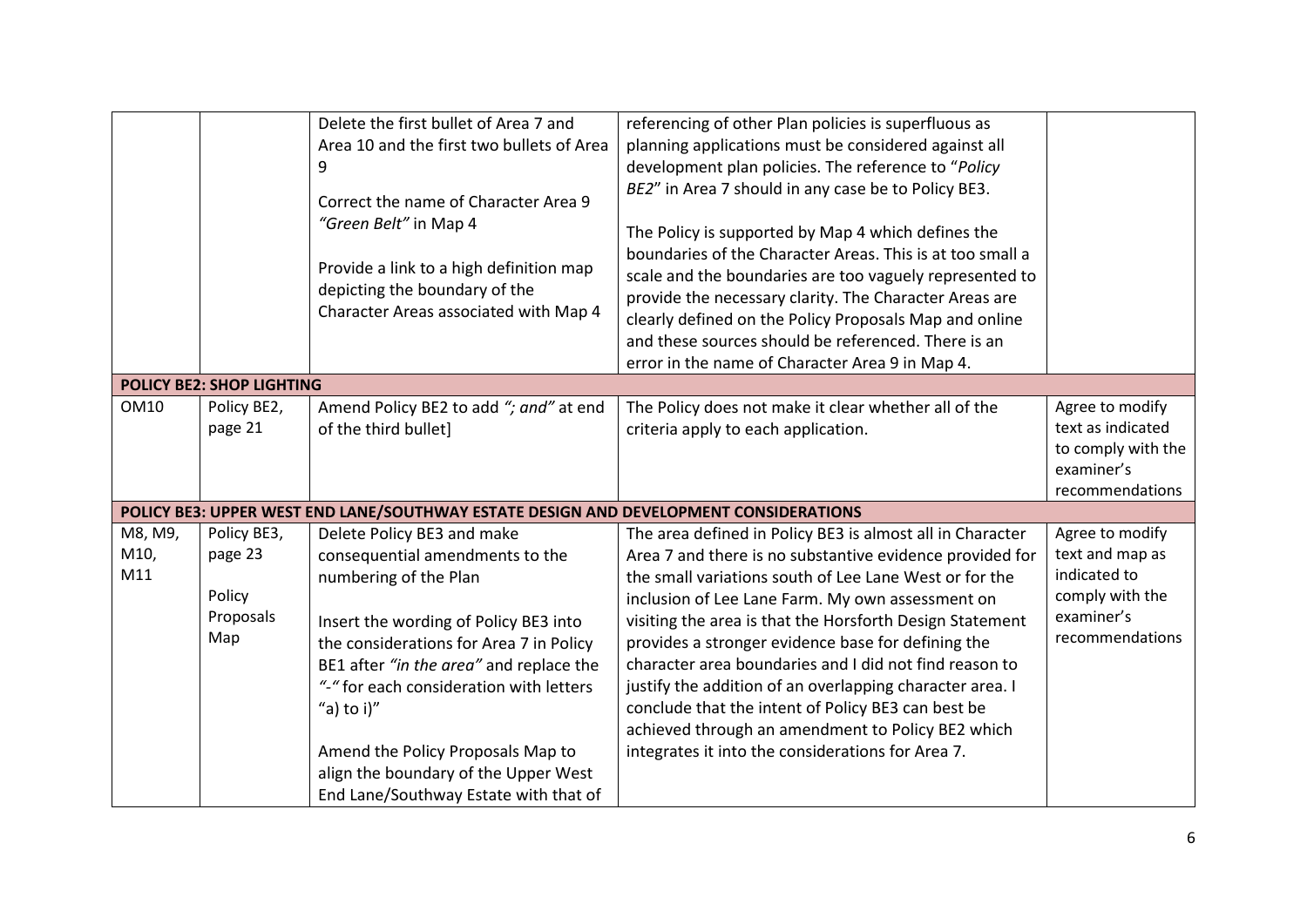|             |                                  | the boundary between Area 7 and Area                                     |                                                           |                    |
|-------------|----------------------------------|--------------------------------------------------------------------------|-----------------------------------------------------------|--------------------|
|             |                                  | 9 along Lee Lane West, including the                                     |                                                           |                    |
|             |                                  | deletion of Lee Lane Farm                                                |                                                           |                    |
|             |                                  |                                                                          |                                                           |                    |
|             |                                  | Make consequential changes to the                                        |                                                           |                    |
|             |                                  | supporting text and Policy Proposals                                     |                                                           |                    |
|             |                                  | Map Key                                                                  |                                                           |                    |
|             | POLICY BE4: LOCAL HERITAGE AREAS |                                                                          |                                                           |                    |
| <b>OM11</b> | Policy BE4                       | Replace "similar protection" with "local                                 | It is important that the two Local Heritage Areas are not | Agree to modify    |
|             | supporting                       |                                                                          |                                                           | text and maps as   |
|             | text, page 23                    | protection as a non-designated heritage                                  | confused with being Conservation Areas. The merits for    | indicated to       |
|             |                                  | asset" in the supporting text in last                                    | whether they are "worthy of similar protection" is not a  | comply with the    |
|             |                                  | paragraph of page 23                                                     | matter for a neighbourhood plan and Conservation Area     | examiner's         |
|             |                                  |                                                                          | designations are made by Leeds City Council.              | recommendations    |
|             |                                  | POLICY BE5: NORTH ROAD / SCOTLAND LANE LOCAL HERITAGE AREA               |                                                           |                    |
|             |                                  |                                                                          |                                                           |                    |
| <b>OM12</b> | Policy BE5,                      | Add "; and" to the end of the                                            | Policy BE5 is supported by the same evidence base as      | Agree to modify    |
|             | pages 24 - 25                    | penultimate bullet point and end all                                     | Policy BE4. It is non-prescriptive and positively worded. | text as indicated  |
|             |                                  | except the last bullet point with a semi-                                | It is unclear whether all of the policy considerations    | to comply with the |
|             |                                  | colon.                                                                   | apply to each planning application.                       | examiner's         |
|             |                                  |                                                                          |                                                           | recommendations    |
|             |                                  | POLICY BE6: THE BROWNBERRIES LOCAL HERITAGE AREA                         |                                                           |                    |
| <b>OM13</b> | Policy BE6,                      | Add "; and" to the end of the                                            | Policy BE6 is supported by the same evidence base as      | Agree to modify    |
|             | page 25                          | penultimate bullet point and end all                                     | Policy BE4. It is non-prescriptive and positively worded. | text as indicated  |
|             |                                  | except the last bullet point with a semi-                                | It is unclear whether all of the policy considerations    | to comply with the |
|             |                                  | colon.                                                                   | apply to each planning application.                       | examiner's         |
|             |                                  |                                                                          |                                                           | recommendations    |
|             |                                  | POLICY BE7: PROTECTION AND ENHANCEMENT OF NON-DESIGNATED HERITAGE ASSETS |                                                           |                    |
| M12 and     | Policy BE7,                      | Amend Policy BE7 to replace "Poplar"                                     | The Policy is supported by an assessment of the four      | Agree to modify    |
| <b>OM14</b> | page 26                          | with "Lime" and make the same                                            | proposed non-designated assets in Appendix 7 and          | text and map as    |
|             |                                  | correction to the Policy Proposals Map                                   | there is evidence of strong public support for the        | indicated to       |
|             |                                  |                                                                          | approach. My own visual assessment of the four            | comply with the    |
|             |                                  |                                                                          | proposed non-designated assets accords with the           |                    |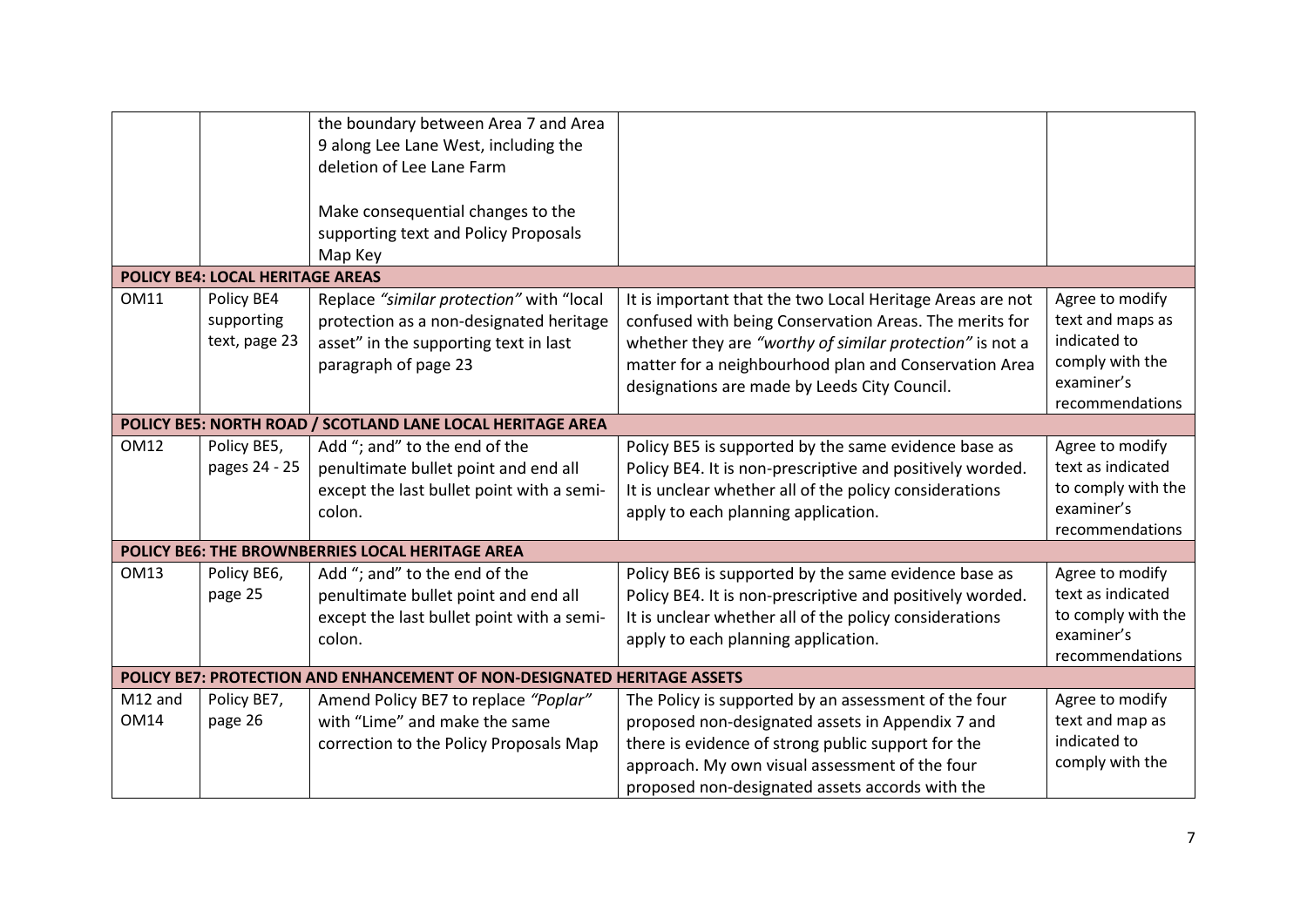|                          | Policy       | Amend Policy BE7 to add "Local            | evidence presented. There is an error In the Policy        | examiner's      |
|--------------------------|--------------|-------------------------------------------|------------------------------------------------------------|-----------------|
|                          | Proposals    | Heritage Areas (Policy BE4)" as an        | wording and on the Policy Proposals Map which              | recommendations |
|                          | Map          | additional bullet                         | describe Stanhope Drive "Poplar" Tree Avenue and not       |                 |
|                          |              |                                           | "Lime".                                                    |                 |
|                          |              |                                           |                                                            |                 |
|                          |              |                                           | For consistency Policy BE7 should also address the non-    |                 |
|                          |              |                                           | designated assets represented by the two Local Heritage    |                 |
|                          |              |                                           | Areas in Policy BE4.                                       |                 |
| <b>4.3 Housing</b>       |              |                                           |                                                            |                 |
| <b>Policies H1 to H6</b> |              |                                           |                                                            |                 |
| M13,                     | Policies H1  | Amend Policies H1, H2, H3, H4, H5 and     | I note the concerns expressed by WYG on behalf of          | Agree to modify |
| OM15/                    | to H6, pages | H6 to replace "will" with "should" after  | Leeds City College that Policy H3 is not consistent with   | text and map as |
| M14,                     | $27 - 31$    | " $Map"$                                  | Leeds City Council's recently adopted Site Allocations     | indicated to    |
| OM16                     |              |                                           | Plan. It considers this to be a breach of the Basic        | comply with the |
| and                      | Policy       | Delete Policy H5 and make                 | Conditions because the site allocation is a strategic      | examiner's      |
| <b>OM17</b>              | Proposals    | consequential changes to the              | policy, the effect of Policy H3 will be to "constrain the  | recommendations |
|                          | Map          | supporting text and Policy Proposals      | delivery", and there has not been sufficient consultation. |                 |
|                          |              | Map / Delete the last bullet of Policy H5 | I also note that Leeds City Council believes the Plan has  |                 |
|                          |              | (if retained)                             | regard to its strategic planning policies and that these   |                 |
|                          |              |                                           | are provided by the Core Strategy. While it would have     |                 |
|                          |              | Amend the supporting text in the          | been preferable to see wider and earlier consultation      |                 |
|                          |              | penultimate paragraph of page 27 to       | with landowners on Policy H3, I do not consider the        |                 |
|                          |              | recognise the Site Allocations Plan is    | policy considerations in Policy H3 are either in conflict  |                 |
|                          |              | now adopted and includes the six sites    | with the Site Allocations Plan or are unreasonable. With   |                 |
|                          |              | identified in the neighbourhood plan      | regard to the specific representations on vehicle access I |                 |
|                          |              |                                           | note that Policy H3 presents a flexible approach with      |                 |
|                          |              | Correct the reference number (from        | options and that the Site Allocation Plan also states that |                 |
|                          |              | "HG2" to "HG1" in the supporting text     | "Horsforth roundabout will require alteration". I also     |                 |
|                          |              | for Policy H3 relating to the area of     | make recommendations below to increase the flexibility     |                 |
|                          |              | recently granted planning permission.     | of all of Policies H1 to H6 so that these are consistent   |                 |
|                          |              |                                           | with national Planning Practice Guidance and do not        |                 |
|                          |              |                                           | "constrain the delivery". The considerations of Policy H3  |                 |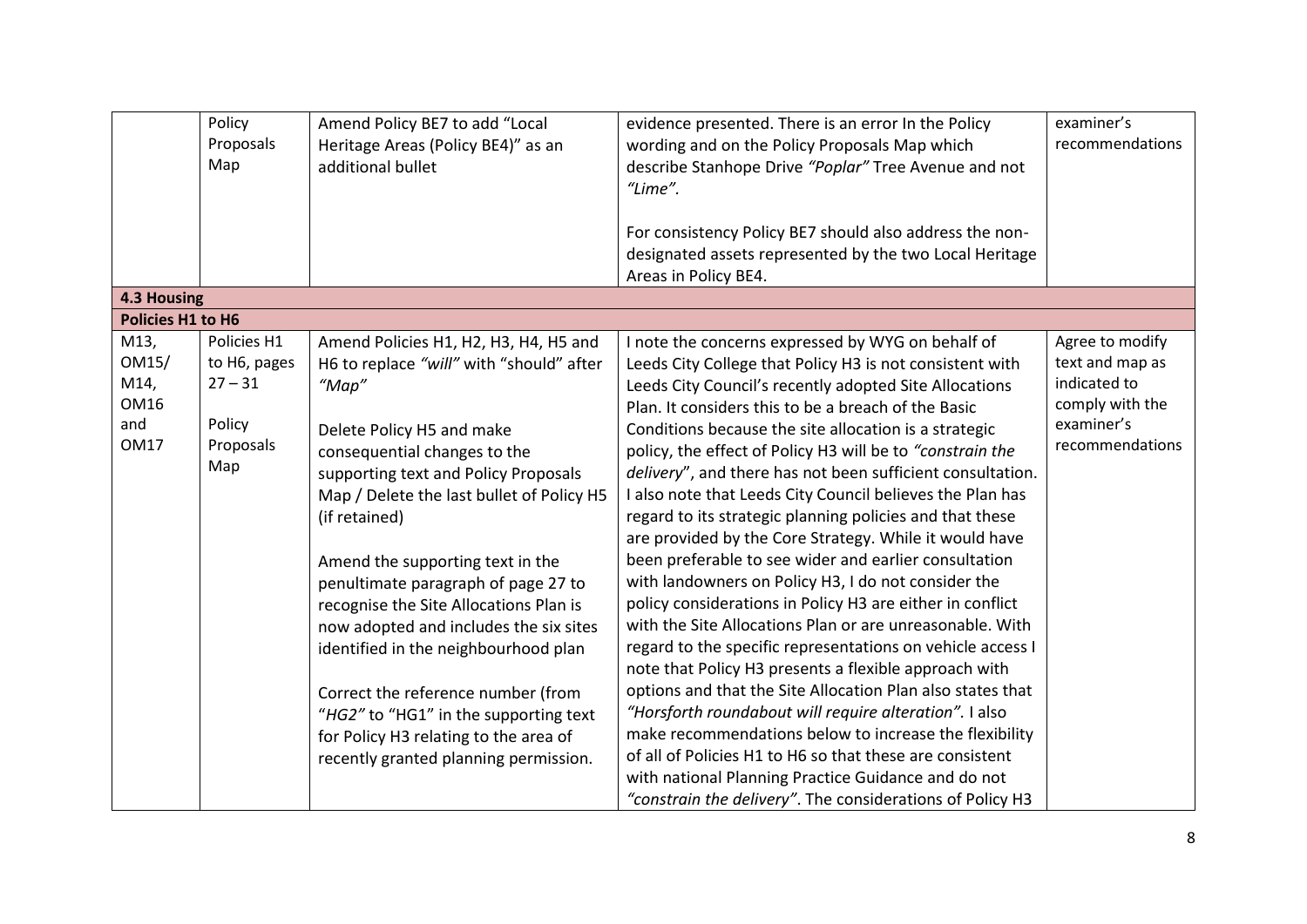|         |            |                                           | are not binding. WYG acting on behalf of Leeds City          |                    |
|---------|------------|-------------------------------------------|--------------------------------------------------------------|--------------------|
|         |            |                                           | College correctly identifies an error in the Site            |                    |
|         |            |                                           | Allocations Plan reference number used for the site          |                    |
|         |            |                                           | adjacent to that in Policy H3.                               |                    |
|         |            |                                           |                                                              |                    |
|         |            |                                           | The drafting of Policies H1 to H6 is too prescriptive in     |                    |
|         |            |                                           | stating what "will" be required of planning applications     |                    |
|         |            |                                           | on each of the sites. Policies H1, H2, H3, H5 and H6 also    |                    |
|         |            |                                           | include unnecessary references to compliance with            |                    |
|         |            |                                           | other policies in the Plan. All planning applications are    |                    |
|         |            |                                           | considered against all policies in the development plan.     |                    |
|         |            |                                           | Since the content of Policy H5 relates only to other Plan    |                    |
|         |            |                                           | policies it does not serve a "clear purpose" (NPPF,          |                    |
|         |            |                                           | paragraph 16) and should be deleted although I do not        |                    |
|         |            |                                           | consider this is a breach of the Basic Conditions. I also    |                    |
|         |            |                                           | agreed with WYG's representations on behalf of Leeds         |                    |
|         |            |                                           | Trinity University that Policy ES2 is not relevant to Policy |                    |
|         |            |                                           | H5 as the site will not functionally be part of Leeds        |                    |
|         |            |                                           | Trinity University.                                          |                    |
|         |            | POLICY H8: HOUSING FOR INDEPENDENT LIVING |                                                              |                    |
|         |            |                                           |                                                              |                    |
| M15 and | Policy H8, | Delete Policy H8 and make                 | The Policy is intended to secure the supply of houses for    | Agree to modify    |
| M16     | page 32    | consequential changes to the              | independent living on sites smaller than the 50 dwelling     | text as indicated  |
|         |            | supporting text                           | threshold in the Local Plan. There is evidence of public     | to comply with the |
|         |            |                                           | support for the approach. The Policy lacks an evidence       | examiner's         |
|         |            | Add "Housing for independent living" as   | base as to the scale and nature of the need for housing      | recommendations    |
|         |            | an additional bullet in Policy H7         | for independent living and the Policy is prescriptive in     |                    |
|         |            |                                           | setting a threshold for its delivery on development sites    |                    |
|         |            |                                           | as small as five dwellings. This is not consistent with      |                    |
|         |            |                                           | national planning policy (NPPF, paragraph 61) and there      |                    |
|         |            |                                           | is an insufficient evidence base to justify the approach. I  |                    |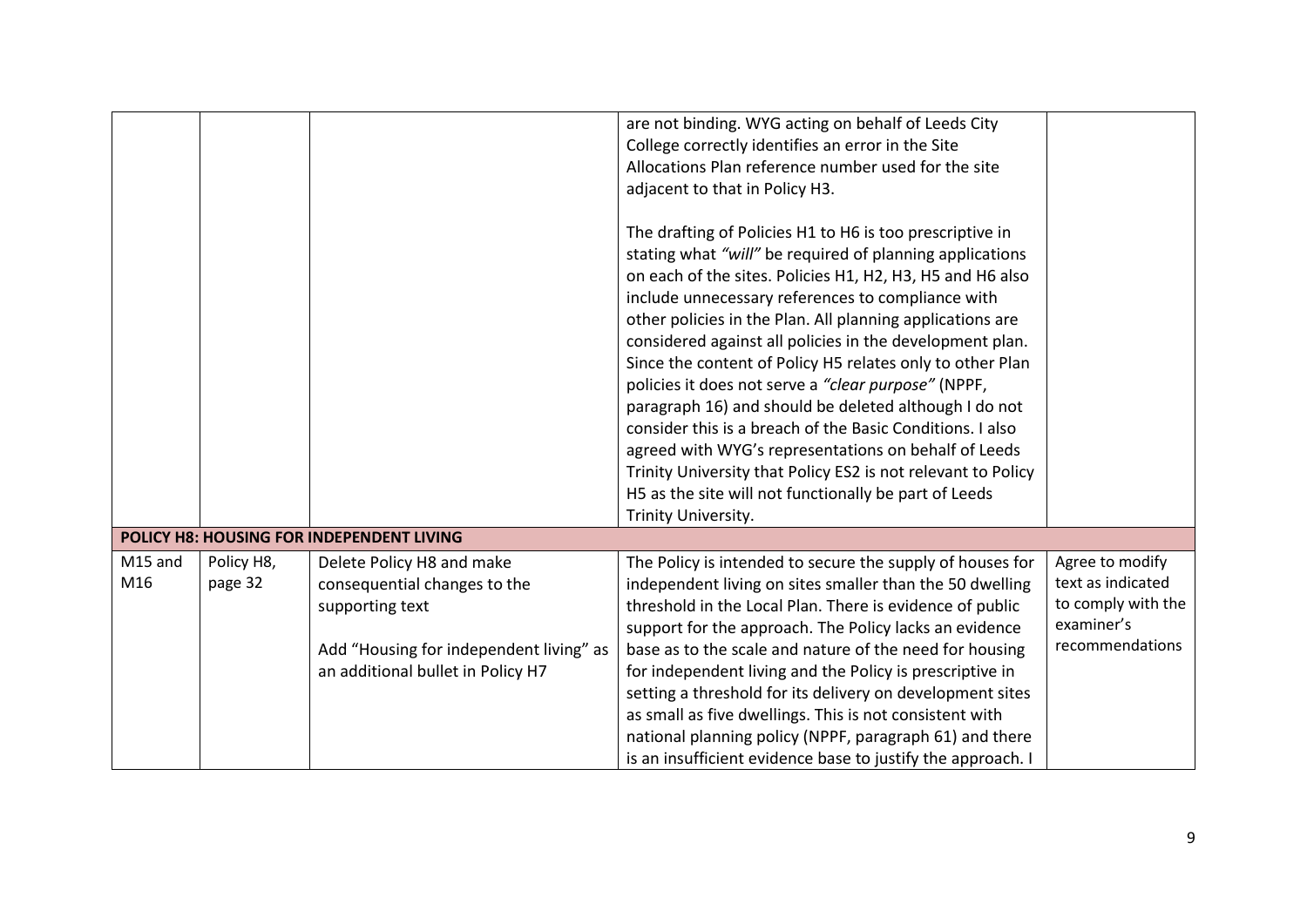|                                               |                             |                                                                                                                                                                                                                                                                                                                                                                                                              | recommend the issue is addressed less prescriptively as<br>part of an amended Policy H7.                                                                                                                                                                                                                                                                                                                                                                                                                                                                                                                                                |                                                                                             |
|-----------------------------------------------|-----------------------------|--------------------------------------------------------------------------------------------------------------------------------------------------------------------------------------------------------------------------------------------------------------------------------------------------------------------------------------------------------------------------------------------------------------|-----------------------------------------------------------------------------------------------------------------------------------------------------------------------------------------------------------------------------------------------------------------------------------------------------------------------------------------------------------------------------------------------------------------------------------------------------------------------------------------------------------------------------------------------------------------------------------------------------------------------------------------|---------------------------------------------------------------------------------------------|
|                                               | 4.4 Employment and Shopping |                                                                                                                                                                                                                                                                                                                                                                                                              |                                                                                                                                                                                                                                                                                                                                                                                                                                                                                                                                                                                                                                         |                                                                                             |
|                                               |                             |                                                                                                                                                                                                                                                                                                                                                                                                              | POLICY ES1: CONTROL OF A5 HOT FOOD TAKEAWAYS IN HORSFORTH TOWN STREET TOWN CENTRE AND HORSFORTH NEW ROAD SIDE HIGHER ORDER                                                                                                                                                                                                                                                                                                                                                                                                                                                                                                              |                                                                                             |
| <b>LOCAL CENTRE</b><br>M17,<br>M18 and<br>M19 | Policy ES1,<br>page 34      | Replace Policy ES1 with "Proposals for<br>the change of use to A5 hot food<br>takeaway should demonstrate that they<br>will not:<br>a) Undermine the vitality and viability<br>of existing retail uses to meet day to<br>day local needs;<br>b) Increase the need to travel; and<br>c) Lead to a concentration of A5 uses<br>which will detrimentally impact on the                                          | On request I was provided with a breakdown of the<br>quantum and percentage of different uses for each of<br>the recognised centres. This also resulted in clarification<br>of the figures which showed that the proportion of A5<br>uses is significantly higher than shown in the Plan (38<br>units, 13%). A5 uses comprise 11% of units in Town<br>Street and 15% in New Road Side.<br>Policy ES1 is negatively worded in stating that proposals<br>for A5 uses "will be resisted" and the evidence base is<br>insufficient to justify such a restrictive approach. The<br>Policy also lacks clarity in determining what constitutes | Agree to modify<br>text as indicated<br>to comply with the<br>examiner's<br>recommendations |
|                                               |                             | community, including consideration of:<br>- cumulative impact, particularly upon<br>the amenity of the area and traffic<br>generation, especially where<br>concentrations of A5 uses already exist;<br>and<br>- the impact of any proposal involving<br>evening opening in relation to the<br>proximity of the premises (and<br>associated parking requirements) to<br>residential accommodation, the nature | "concentrations of A5 uses" and the policy<br>considerations are relevant to all changes of use to A5<br>not only those from other A use classes.                                                                                                                                                                                                                                                                                                                                                                                                                                                                                       |                                                                                             |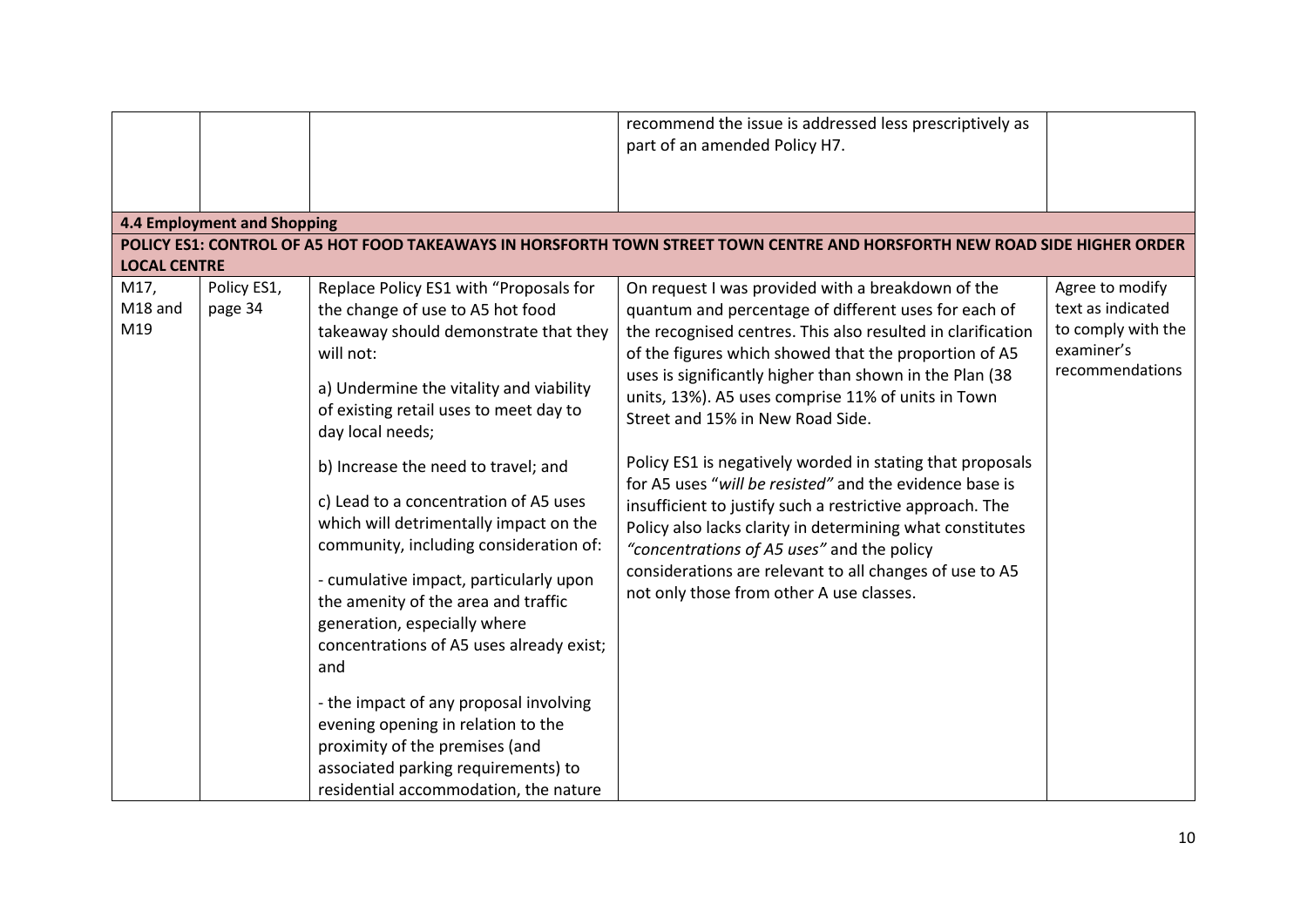|     |                                   | and character of the neighbourhood<br>and existing noise levels."<br>Add the following to the supporting<br>text "In assessing concentrations of A5<br>uses regard will be had to the guidance<br>on clustering provide in Leeds City<br><b>Council's Supplementary Planning</b><br>Document Hot Food Takeaways (April<br>$2019$ ."<br>Update the supporting text and<br>evidence with the revised information<br>on the breakdown of different uses<br>across the neighbourhood area |                                                                                                                                                                                                                                                                                                                                                                                                                                                                                                                                                                                                                                                                 |                                                                                             |
|-----|-----------------------------------|---------------------------------------------------------------------------------------------------------------------------------------------------------------------------------------------------------------------------------------------------------------------------------------------------------------------------------------------------------------------------------------------------------------------------------------------------------------------------------------|-----------------------------------------------------------------------------------------------------------------------------------------------------------------------------------------------------------------------------------------------------------------------------------------------------------------------------------------------------------------------------------------------------------------------------------------------------------------------------------------------------------------------------------------------------------------------------------------------------------------------------------------------------------------|---------------------------------------------------------------------------------------------|
|     |                                   | POLICY ES2: LEEDS TRINITY UNIVERSITY DEVELOPMENT CRITERIA                                                                                                                                                                                                                                                                                                                                                                                                                             |                                                                                                                                                                                                                                                                                                                                                                                                                                                                                                                                                                                                                                                                 |                                                                                             |
| M20 | Policy ES2,<br>pages 35 and<br>36 | Amend Policy ES2 to:<br>o replace the third bullet with "The<br>benefits for the surrounding area of<br>reducing parking pressure on local<br>roads."<br>$\circ$ add "and" to the end of the<br>penultimate bullet                                                                                                                                                                                                                                                                    | There is a tension between the desirability of<br>maintaining existing car parking capacity and of<br>increasing it which is not resolved by the Policy and<br>which is a potential source of confusion. Horsforth Town<br>Council has clarified that the principle concern relates to<br>parking on local roads outside the campus and this also<br>corresponds with WYG's representations on behalf of<br>Leeds Trinity University. This parking pressure can be<br>addressed in a number of ways not just through<br>increased parking provision on-campus.<br>It is unclear that all the criteria in Policy ES2 apply to<br>relevant planning applications. | Agree to modify<br>text as indicated<br>to comply with the<br>examiner's<br>recommendations |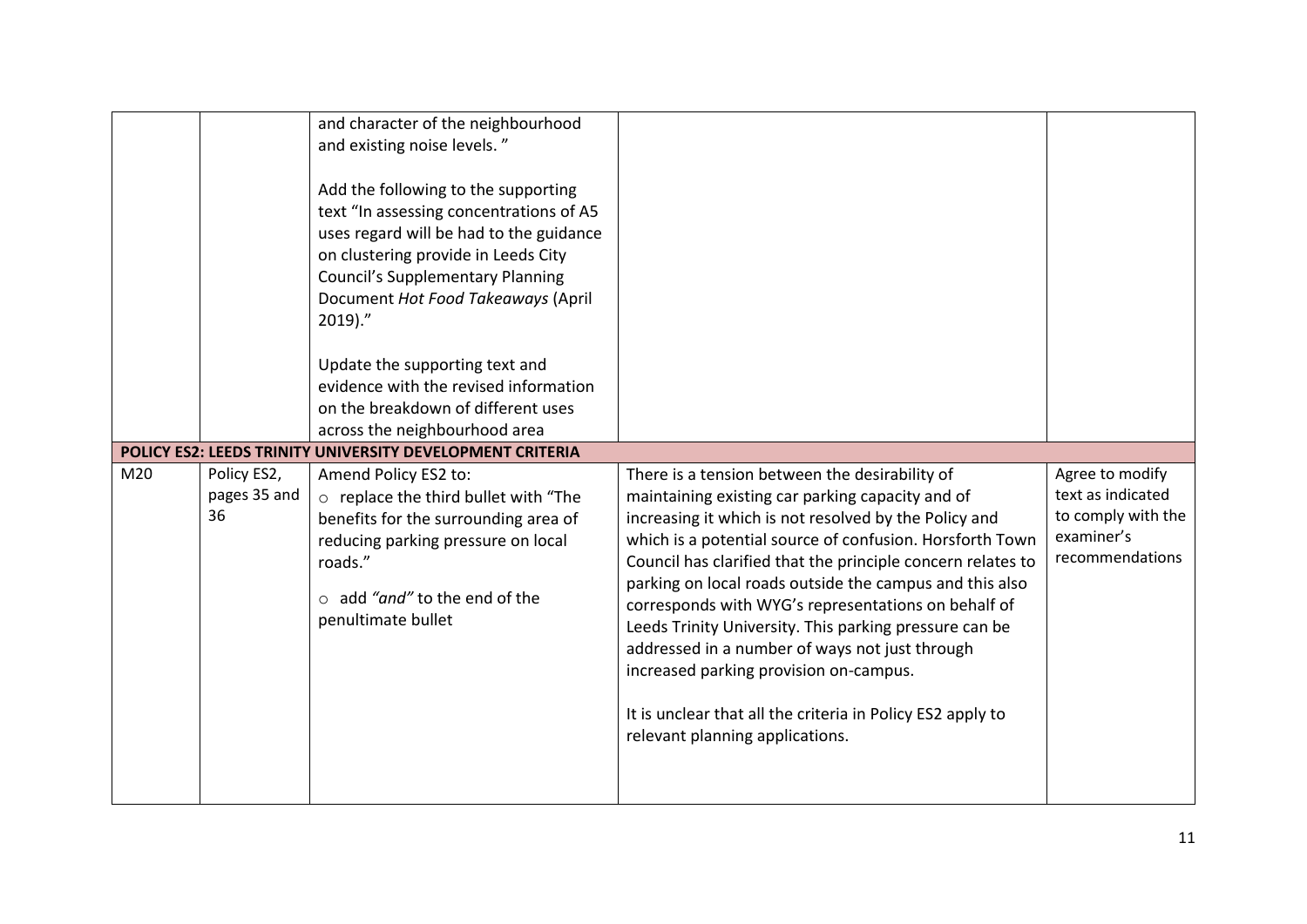|                | <b>4.5 Community Facilities and Services</b> |                                                                                                                                                                                                                                                                                                                                                                                           |                                                                                                                                                                                                                                                                                                                                                                                                                                                                                                                                                                                                                                                                                                                                                                                                                                                                                                                                                                                                                                                                                                                                                                                             |                                                                                             |  |  |
|----------------|----------------------------------------------|-------------------------------------------------------------------------------------------------------------------------------------------------------------------------------------------------------------------------------------------------------------------------------------------------------------------------------------------------------------------------------------------|---------------------------------------------------------------------------------------------------------------------------------------------------------------------------------------------------------------------------------------------------------------------------------------------------------------------------------------------------------------------------------------------------------------------------------------------------------------------------------------------------------------------------------------------------------------------------------------------------------------------------------------------------------------------------------------------------------------------------------------------------------------------------------------------------------------------------------------------------------------------------------------------------------------------------------------------------------------------------------------------------------------------------------------------------------------------------------------------------------------------------------------------------------------------------------------------|---------------------------------------------------------------------------------------------|--|--|
|                |                                              | <b>POLICY CFS1: PROTECTION AND ENHANCEMENT OF COMMUNITY FACILITIES</b>                                                                                                                                                                                                                                                                                                                    |                                                                                                                                                                                                                                                                                                                                                                                                                                                                                                                                                                                                                                                                                                                                                                                                                                                                                                                                                                                                                                                                                                                                                                                             |                                                                                             |  |  |
| M21 and<br>M22 | Policy CFS1,<br>pages 37 and<br>38           | Amend Policy CFS1 to:<br>o Delete "requiring planning<br>permission" in the first line<br>o Delete the second paragraph<br>beginning "Commercially provided<br>facilities"<br>o Delete "acceptable in principle" in<br>the last paragraph<br>Add "(including the student<br>community)" after "community" in the<br>second line of the last paragraph before<br>the Policy Box on page 37 | WYG on behalf of Leeds Trinity University has made<br>representations that provision of the Leeds Trinity<br>University Sports Centre facilities for the community is a<br>management decision and not one which should be<br>fettered by planning policy. My assessment of Policy<br>CFS1 is that it takes a wider view of what constitutes<br>"community need" than this and it would include the<br>use of the Sports Centre facilities by students who are a<br>part of the Horsforth community.<br>Policy CFS1 contains superfluous references to<br>development "requiring planning permission" and that<br>which is "acceptable in principle". In response to my<br>request Horsforth Town Council has confirmed that the<br>reference to "commercially provided facilities" relates to<br>any facility listing "charges for its use or hire". It then<br>identifies four different ways in which charges are made.<br>The term is confusing and does not provide the clarity<br>necessary for an effective policy. Those cases where a<br>facility may need to close on commercial grounds are<br>addressed by the requirement that a "continuing<br>community need is identified". | Agree to modify<br>text as indicated<br>to comply with the<br>examiner's<br>recommendations |  |  |
|                |                                              | <b>POLICY CFS3: SCHOOLS DEVELOPMENT - KEY GUIDING PRINCIPLES</b>                                                                                                                                                                                                                                                                                                                          |                                                                                                                                                                                                                                                                                                                                                                                                                                                                                                                                                                                                                                                                                                                                                                                                                                                                                                                                                                                                                                                                                                                                                                                             |                                                                                             |  |  |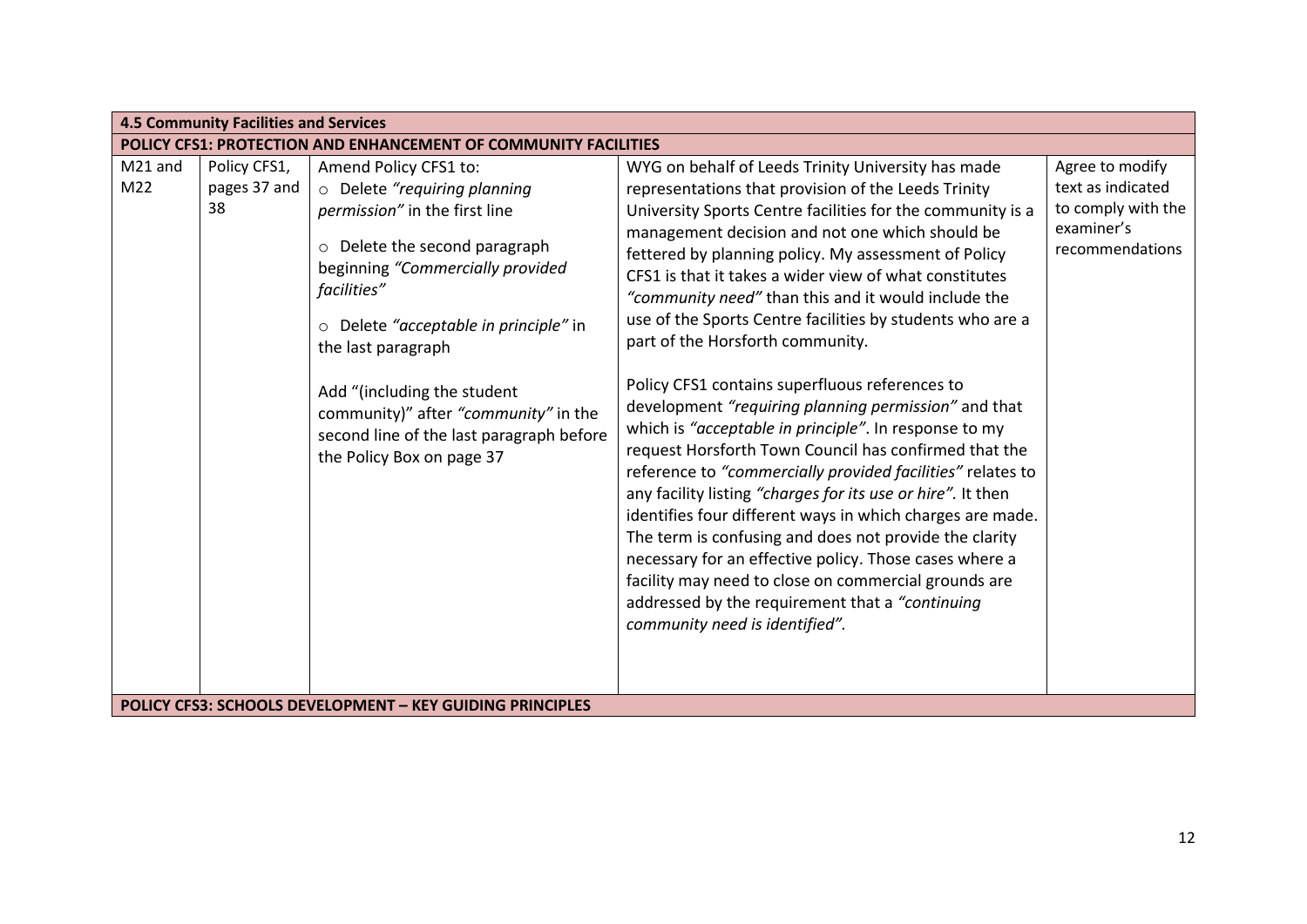| <b>OM18</b>                               | Policy CFS3,<br>page<br><b>4.6 Traffic and Transport</b> | Amend Policy CFS3 to add "and" at the<br>end of the second bullet                                                                                                                                                                                                                                                                                                                                                                                                                                                                                                                                                                                      | The Policy is supported by evidence that schools<br>development will take place during the lifetime of the<br>Plan. The drafting is such that it is unclear whether all<br>the considerations apply.                                                                                                                                                                                                                                                                                                                                                                                                                                                                                                                                                                                                                                                                                                                                                                                                                                                                                                                                                          | Agree to modify<br>text as indicated<br>to comply with the<br>examiner's<br>recommendations |
|-------------------------------------------|----------------------------------------------------------|--------------------------------------------------------------------------------------------------------------------------------------------------------------------------------------------------------------------------------------------------------------------------------------------------------------------------------------------------------------------------------------------------------------------------------------------------------------------------------------------------------------------------------------------------------------------------------------------------------------------------------------------------------|---------------------------------------------------------------------------------------------------------------------------------------------------------------------------------------------------------------------------------------------------------------------------------------------------------------------------------------------------------------------------------------------------------------------------------------------------------------------------------------------------------------------------------------------------------------------------------------------------------------------------------------------------------------------------------------------------------------------------------------------------------------------------------------------------------------------------------------------------------------------------------------------------------------------------------------------------------------------------------------------------------------------------------------------------------------------------------------------------------------------------------------------------------------|---------------------------------------------------------------------------------------------|
|                                           |                                                          | POLICY TT1: PUBLIC CAR PARKING IN HORSFORTH'S CENTRES                                                                                                                                                                                                                                                                                                                                                                                                                                                                                                                                                                                                  |                                                                                                                                                                                                                                                                                                                                                                                                                                                                                                                                                                                                                                                                                                                                                                                                                                                                                                                                                                                                                                                                                                                                                               |                                                                                             |
| M23,<br><b>OM19</b><br>and<br><b>OM20</b> | Policy TT1,<br>page 41                                   | Amend Policy TT1 to:<br>○ Delete "in Horsforth's centres" in the<br>first sentence<br>○ Replace "which would result in the<br>loss of car parking capacity will be<br>resisted" with "should not result in the<br>loss of car parking capacity" in the first<br>sentence<br>$\circ$ Add "which results in the loss of<br>existing car parking capacity" after<br>"permitted" in the second sentence<br>o Replace "will be expected" with<br>"should be provided" in the second<br>sentence<br>$\circ$ Delete "or greater" in the second<br>sentence<br>o Replace "identified centres" with<br>"nearest Town or Local Centre" in the<br>second sentence | Policies TT1 and TT2 refer to "Horsforth's centres",<br>"existing centres" and "identified centres" and indicate<br>that they are shown on the Policy Proposals Map. The<br>Policy Proposals Map has three blue hatched "Town and<br>Local Centres". This is a potential source of confusion<br>and a single description is recommended.<br>The Policy identifies two locations "in Horsforth's<br>centres" where loss of car parking capacity to<br>development "will be resisted". These are shown on the<br>Policy Proposals Map. Fink Hill Car Park is located within<br>the designated Centre. The former Adult Care Services<br>Car Park is not located in the designated Centre and it is<br>therefore unclear which Town or Local centre should be<br>providing compensatory parking. It is unclear from the<br>numbering on the Policy Proposals Map which car park<br>is which and the red diagonal shading is also unclear.<br>The Policy is negatively worded.<br>The evidence base shows that the two locations are only<br>sometimes at full capacity, there are significant periods<br>when they are well below capacity and there is capacity | Agree to modify<br>text as indicated<br>to comply with the<br>examiner's<br>recommendations |
|                                           |                                                          |                                                                                                                                                                                                                                                                                                                                                                                                                                                                                                                                                                                                                                                        | elsewhere in the designated centre.                                                                                                                                                                                                                                                                                                                                                                                                                                                                                                                                                                                                                                                                                                                                                                                                                                                                                                                                                                                                                                                                                                                           |                                                                                             |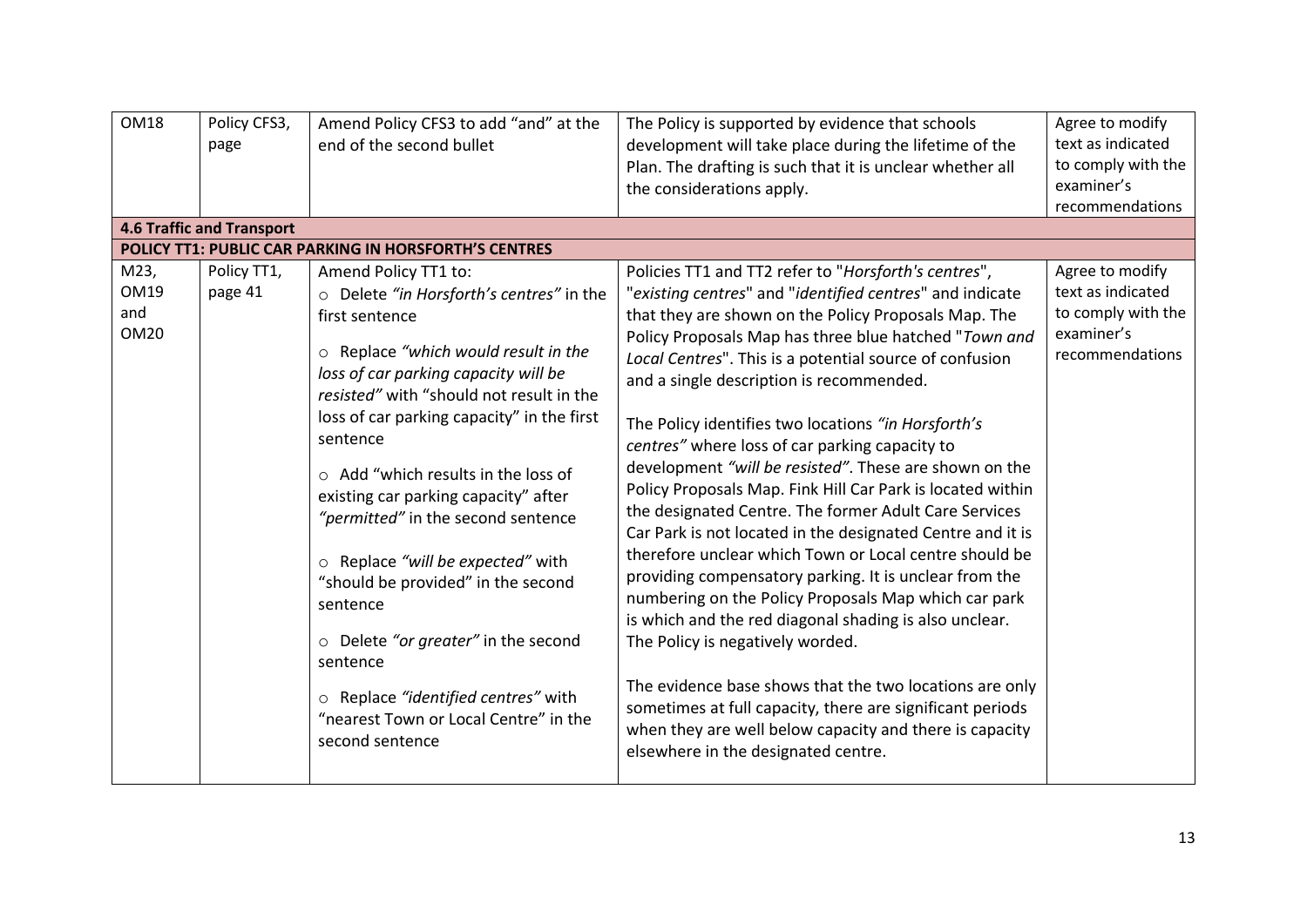|                     |                        | o Replace "existing centres" with<br>"Town or Local Centre" in the second<br>paragraph<br>o Replace ", in excess of recommended<br>parking standards", and which complies<br>with other policies in this<br>Neighbourhood Plan or in the Local<br>Plan, will be encouraged" with "will be<br>supported." in the second paragraph<br>o Replace "is particularly encouraged"<br>with "will be supported" in the third<br>paragraph<br>Add numbers relating to those on the<br>Policy Proposals Map after each of the<br>named car parks (e.g. (1) and (2))<br>Add "Recommended parking standards<br>for Horsforth are provided in Leeds City<br><b>Council's Supplementary Planning</b><br>Document Parking (2016)" to the<br>supporting text. | The Policy encourages development which provides<br>capacity in designated centres or at the railway station<br>that exceeds recommended parking standards. There is<br>no information provided on the source of these parking<br>standards and the reference to compatibility with other<br>Plan policies is superfluous. It also encourages additional<br>capacity at Fink Hill car park.<br>I do not find the evidence base supports such an<br>encouraging approach to increasing parking capacity in<br>Horsforth's centres. It shows a degree of parking stress<br>and the Policy does not consider alternatives to reducing<br>demand. Three of the car parks are not pay and display<br>and the car park with the most capacity is pay and<br>display. My visit confirmed there is also significant<br>additional short stay parking available which is not<br>included in the study, including a major supermarket<br>and an additional private car park off Fink Hill. The<br>evidence base is not sufficient to justify exceeding<br>recommended parking standards established by Leeds<br>City Council. |                                                                                             |
|---------------------|------------------------|----------------------------------------------------------------------------------------------------------------------------------------------------------------------------------------------------------------------------------------------------------------------------------------------------------------------------------------------------------------------------------------------------------------------------------------------------------------------------------------------------------------------------------------------------------------------------------------------------------------------------------------------------------------------------------------------------------------------------------------------|---------------------------------------------------------------------------------------------------------------------------------------------------------------------------------------------------------------------------------------------------------------------------------------------------------------------------------------------------------------------------------------------------------------------------------------------------------------------------------------------------------------------------------------------------------------------------------------------------------------------------------------------------------------------------------------------------------------------------------------------------------------------------------------------------------------------------------------------------------------------------------------------------------------------------------------------------------------------------------------------------------------------------------------------------------------------------------------------------------------------|---------------------------------------------------------------------------------------------|
|                     |                        | POLICY TT2: PRIVATE CAR PARKING IN HORSFORTH'S CENTRES                                                                                                                                                                                                                                                                                                                                                                                                                                                                                                                                                                                                                                                                                       |                                                                                                                                                                                                                                                                                                                                                                                                                                                                                                                                                                                                                                                                                                                                                                                                                                                                                                                                                                                                                                                                                                                     |                                                                                             |
| M24,<br><b>OM21</b> | Policy TT2,<br>page 41 | Amend Policy TT2 to:<br>○ Replace "Horsforth's" with "Town or<br>Local" in the first sentence<br>o Replace "will not be supported<br>unless: - It can be clearly demonstrated"                                                                                                                                                                                                                                                                                                                                                                                                                                                                                                                                                               | The evidence base shows that the two of the three<br>locations are only sometimes at full capacity, there are<br>significant periods when they are well below capacity<br>and there is capacity elsewhere in the designated<br>centre. One of the car parks - the only one to be pay<br>and display $-$ is never more than half full.                                                                                                                                                                                                                                                                                                                                                                                                                                                                                                                                                                                                                                                                                                                                                                               | Agree to modify<br>text as indicated<br>to comply with the<br>examiner's<br>recommendations |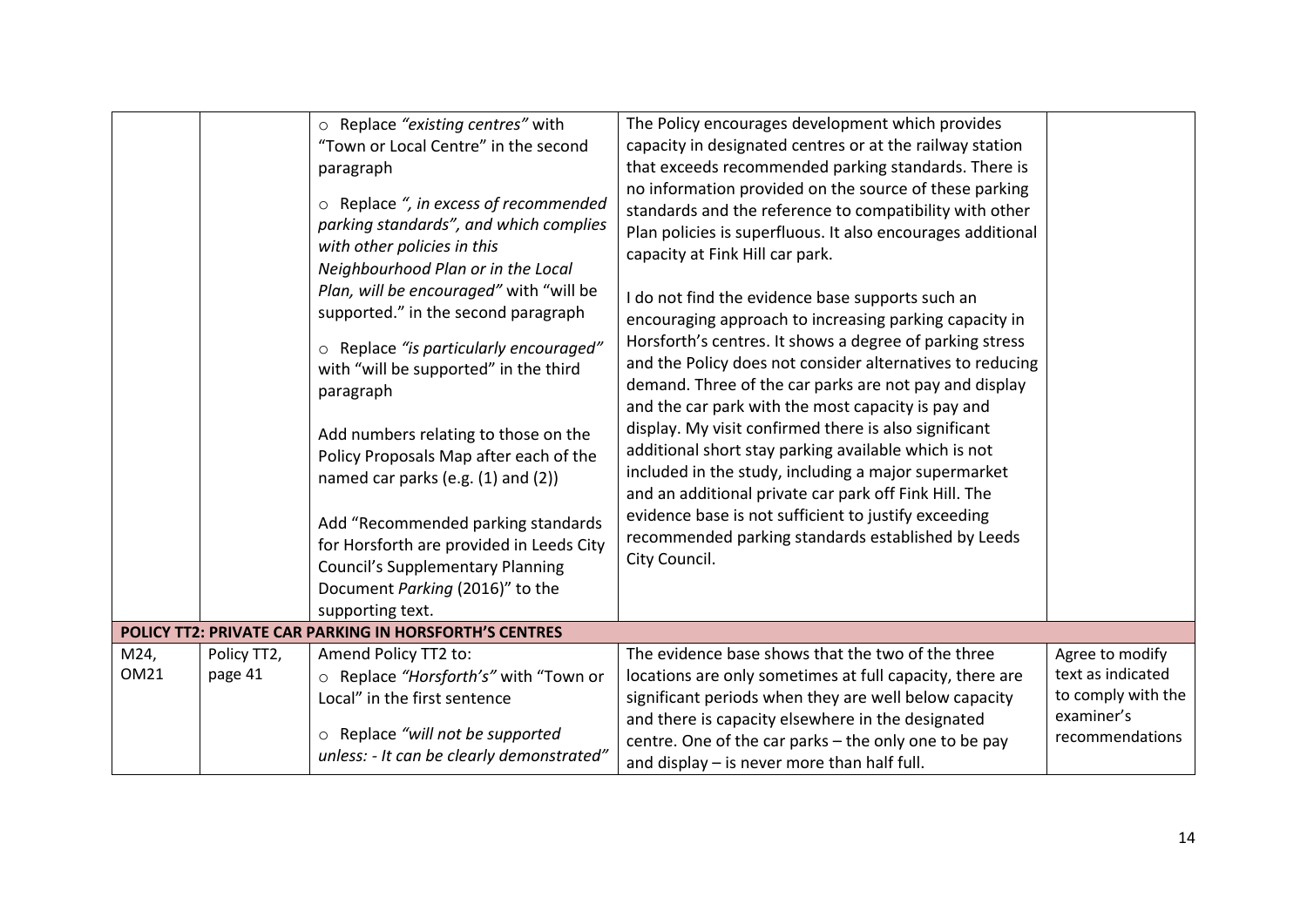| with "should demonstrate" in the first<br>sentence<br>Delete "Maverick's Car Park (off<br>$\circ$<br>Feast Field)" and make consequential<br>changes to the Policy Proposals Map<br>Replace "in excess of recommended<br>$\circ$<br>parking standards", and which complies<br>with other policies in this<br>Neighbourhood Plan or in the Local<br>Plan, will be encouraged" with "will be<br>supported." in the second paragraph<br>Replace "is particularly encouraged"<br>O<br>with "will be supported" in the third<br>paragraph<br>Add numbers relating to those on the<br>Policy Proposals Map after each of the<br>named car parks (e.g. $(1)$ and $(2)$ ) | The Policy encourages development which provides<br>capacity in designated centres or at the railway station<br>that exceeds recommended parking standards. There is<br>no information provided on the source of these parking<br>standards and the reference to compatibility with other<br>Plan policies is superfluous. It also encourages additional<br>capacity at the "Crabtree" Site car park.<br>As with Policy TT1 I do not find the evidence base<br>supports such an encouraging approach to increasing<br>parking capacity in Horsforth's centres. It shows a<br>degree of parking stress and the Policy does not<br>consider alternatives to reducing demand, including use<br>of pay and display. There is evidence that Maverick's Car<br>Park is under and not over used. My visit confirmed<br>there is also significant additional short stay parking<br>available which is not included in the study, including a<br>major supermarket and an additional private car park<br>off Fink Hill. The evidence base is not sufficient to justify<br>exceeding recommended parking standards established |  |
|-------------------------------------------------------------------------------------------------------------------------------------------------------------------------------------------------------------------------------------------------------------------------------------------------------------------------------------------------------------------------------------------------------------------------------------------------------------------------------------------------------------------------------------------------------------------------------------------------------------------------------------------------------------------|----------------------------------------------------------------------------------------------------------------------------------------------------------------------------------------------------------------------------------------------------------------------------------------------------------------------------------------------------------------------------------------------------------------------------------------------------------------------------------------------------------------------------------------------------------------------------------------------------------------------------------------------------------------------------------------------------------------------------------------------------------------------------------------------------------------------------------------------------------------------------------------------------------------------------------------------------------------------------------------------------------------------------------------------------------------------------------------------------------------------|--|
| Policy TT3: IMPROVED CYCLING, WALKING AND EQUESTRIAN PROVISION                                                                                                                                                                                                                                                                                                                                                                                                                                                                                                                                                                                                    | by Leeds City Council.                                                                                                                                                                                                                                                                                                                                                                                                                                                                                                                                                                                                                                                                                                                                                                                                                                                                                                                                                                                                                                                                                               |  |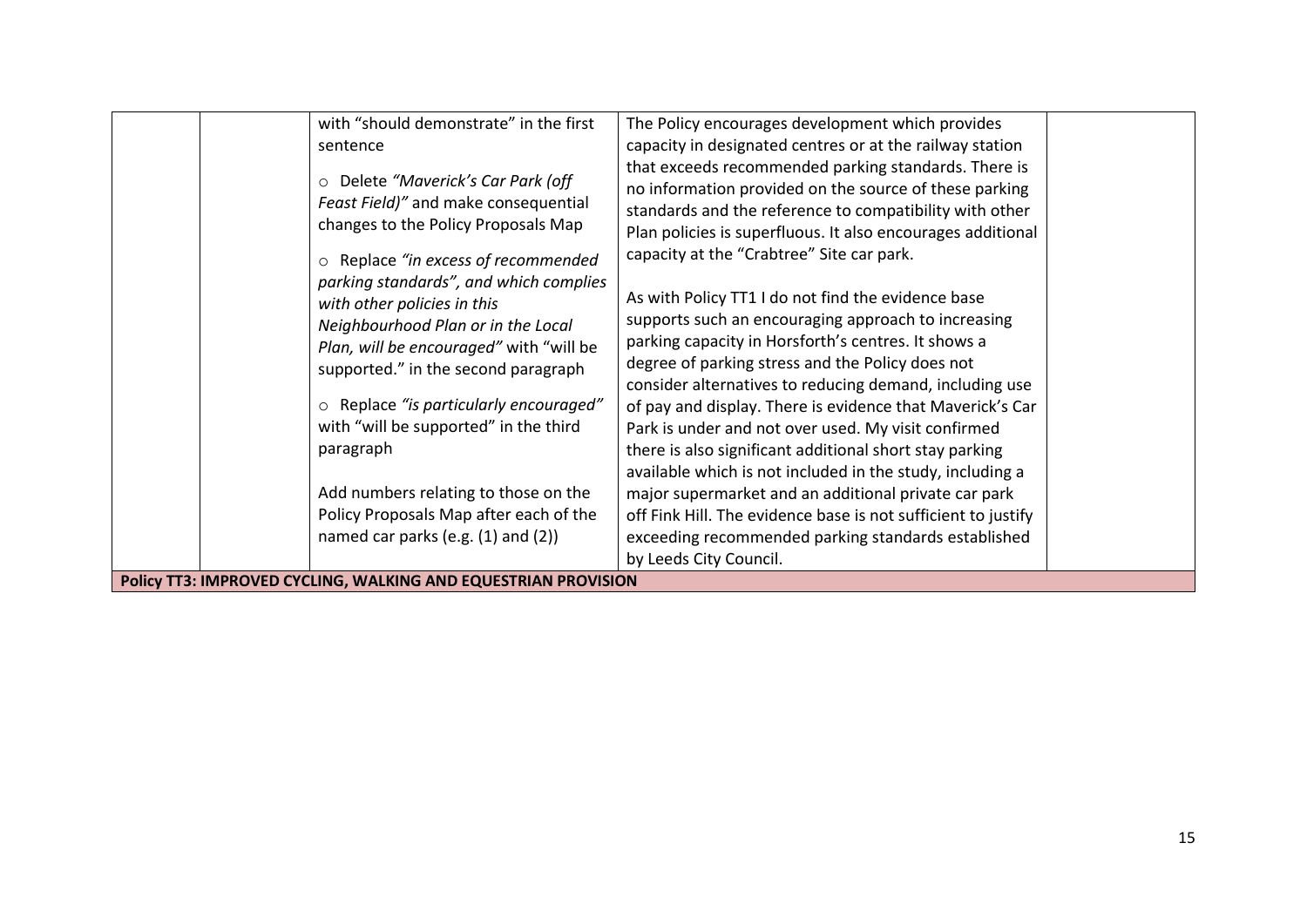| M25,                        | Policy TT3,                    | Amend Policy TT3 to:                       | The Policy is supported by Map 7 depicting the existing                                              | Agree to modify    |
|-----------------------------|--------------------------------|--------------------------------------------|------------------------------------------------------------------------------------------------------|--------------------|
| M26                         | page                           | ○ Add "significantly" after "likely to" in | footpath, cycleway and bridleway network and evidence                                                | text and map as    |
|                             |                                | the second paragraph                       | of strong public support. Map 7 is poorly reproduced                                                 | indicated to       |
|                             | Map 7                          |                                            | although the detail of the network is also provided on                                               | comply with the    |
|                             |                                | o Delete "and which comply with other      | the Policy Proposals Map. Map 7 is also labelled as Map                                              | examiner's         |
|                             |                                | policies in this Neighbourhood Plan or in  | 6.                                                                                                   | recommendations    |
|                             |                                | the Local Plan" in the third paragraph     |                                                                                                      |                    |
|                             |                                |                                            | Policy TT3 requires all development likely to increase                                               |                    |
|                             |                                | ○ Replace "must" with "should" in the      | usage of the network to provide connections or                                                       |                    |
|                             |                                | fourth paragraph                           | contribute to new provision. This would affect                                                       |                    |
|                             |                                | ○ Delete ", subject to compliance with     | development with only a marginal impact on the                                                       |                    |
|                             |                                | other policies in this Neighbourhood       | network and is both too onerous and not justified by the                                             |                    |
|                             |                                | Plan or in the Local Plan" in the fifth    | evidence.                                                                                            |                    |
|                             |                                | paragraph                                  |                                                                                                      |                    |
|                             |                                |                                            |                                                                                                      |                    |
|                             |                                |                                            | The Policy is too prescriptive in stating what<br>development "must" ensure and includes superfluous |                    |
|                             |                                |                                            |                                                                                                      |                    |
|                             |                                | Replace Map 7 with a higher quality        | references to the need for compliance with other Plan                                                |                    |
|                             |                                | definition and delete the Map 6 -          | policies.                                                                                            |                    |
|                             |                                | Cycleways and Footpath Network" title      |                                                                                                      |                    |
|                             |                                |                                            |                                                                                                      |                    |
| <b>Further Modification</b> |                                |                                            |                                                                                                      |                    |
|                             | Policies H1 - H4 and Policy H6 |                                            |                                                                                                      |                    |
| FM1                         | Policies H1-                   | In Policies H1 - H4 and Policy H5, delete  | The examiner has recommended that Policy H5 be deleted                                               | Modify the text as |
|                             | H <sub>4</sub> and             | policy clauses that refer to               | on the basis "that all planning applications are                                                     | indicated.         |
|                             | Policy H6,                     | "compliance" with other                    | considered against all policies in the development plan.                                             |                    |
|                             | pages 27 - 31                  | neighbourhood plan policies                | Since the content of Policy H5 relates only to other Plan                                            |                    |
|                             |                                |                                            | policies it does not serve a "clear purpose" (NPPF,                                                  |                    |
|                             |                                |                                            | paragraph 16) and should be deleted."                                                                |                    |
|                             |                                |                                            | In order to provide consistency with the examiner's                                                  |                    |
|                             |                                |                                            | recommended modifications and to ensure that each                                                    |                    |
|                             |                                |                                            | policy within the neighbourhood plan serves a clear                                                  |                    |